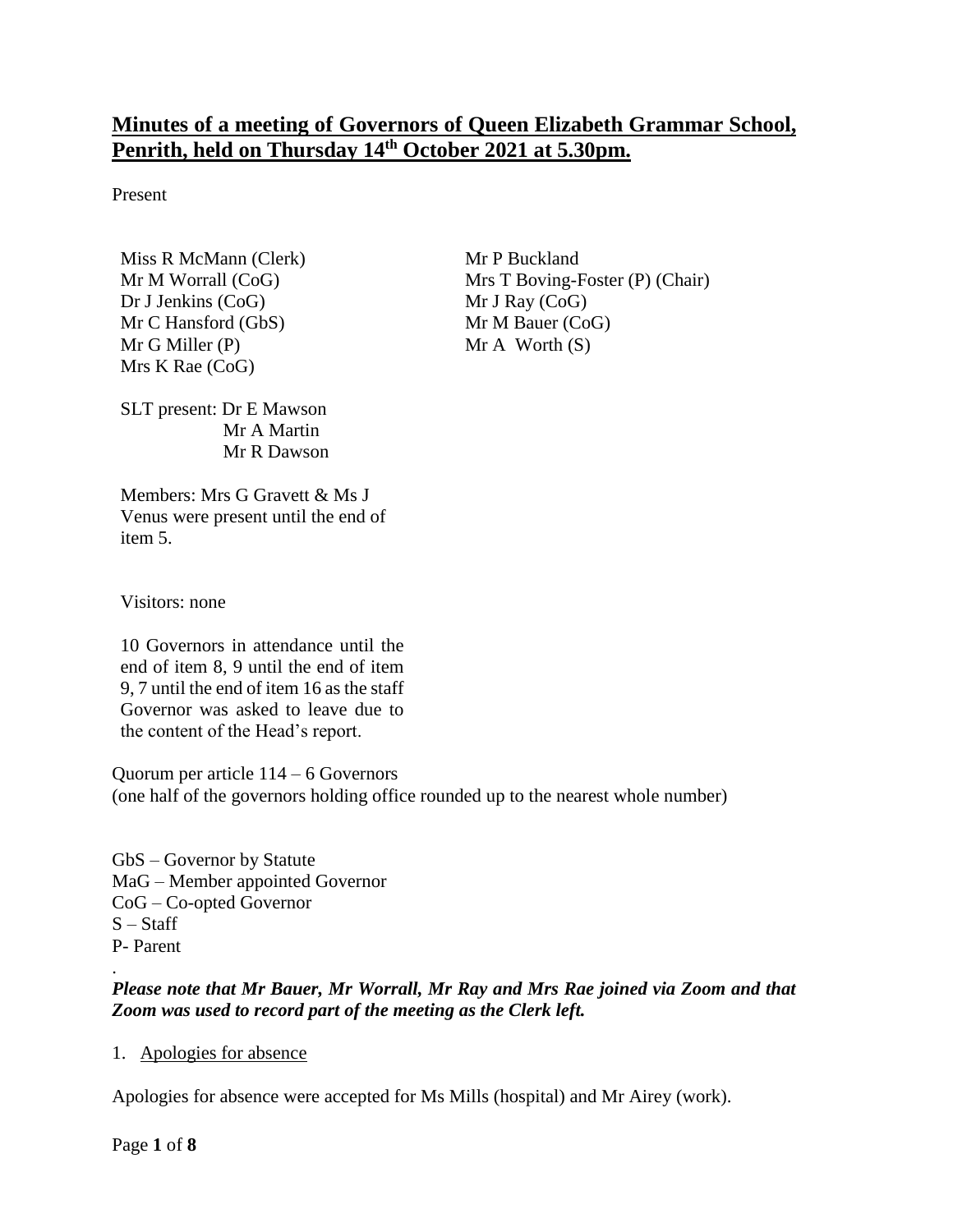### 2. Declaration of Interest in Agenda Items

There were no declarations of interest in the agenda items.

#### 3. Any changes to the declaration of Business Interests

There were no changes to the declaration of interests.

4. Introduction of Members

The Members, appointed in January 2021, introduced themselves to the Governors and the Governors gave round the table introductions.

#### 5. Exam Results and IDSR Information

Dr Mawson presented the results element, adding to the previously circulated document that she felt the results were great, showing really good progression (119 in Sixth Form and most A-Level students got into their first choice university). Moreover, although these results cannot be compared to previous years, she is confident that they would still have been as strong as if they had sat their exams in the normal way. Additionally, she was also pleased to report a reduced number of appeals, showing that parents are confident in staff. Questions and comments on her written report were invited:

- *A really good document, thank you (TBF).*
- *Have any patterns changed with regards to the performances of girls and boys (GM)?* At A-Level there is not so much a gap and at GCSE this is subject dependent but is better than the national average (EM).
- *Is it correct that SEN have done as well as their peers at A-Level but not at GCSE and is there an action plan (JJ)?* Yes and there is a separate action plan for SENCo. However, this needs to be more individual as there are a big range of needs and will differ from year to year (EM).

Mr Buckland went through the previously circulated IDSR document explaining that it is what OFSTED use to review the school. Overall, he felt that this document is an absolute credit to the school and will give inspectors no problems. In response to Mrs Gravett's question about whether an inspection would be likely this year, Mr Buckland said that although there is a huge backlog, they are doing outstanding schools in date order of their last inspection.

Dr Mawson added that one of the biggest worries is for the current A-Level students as they have missed out on the practice and experience of sitting their GCSE exams. Mrs Boving-Foster confirmed with Dr Mawson that data drops will resume in Education and Standards meetings, as well as how the students are coping. Overall, Mrs Boving-Foster felt that it is a very positive document and gave thanks to all staff, especially during these difficult times.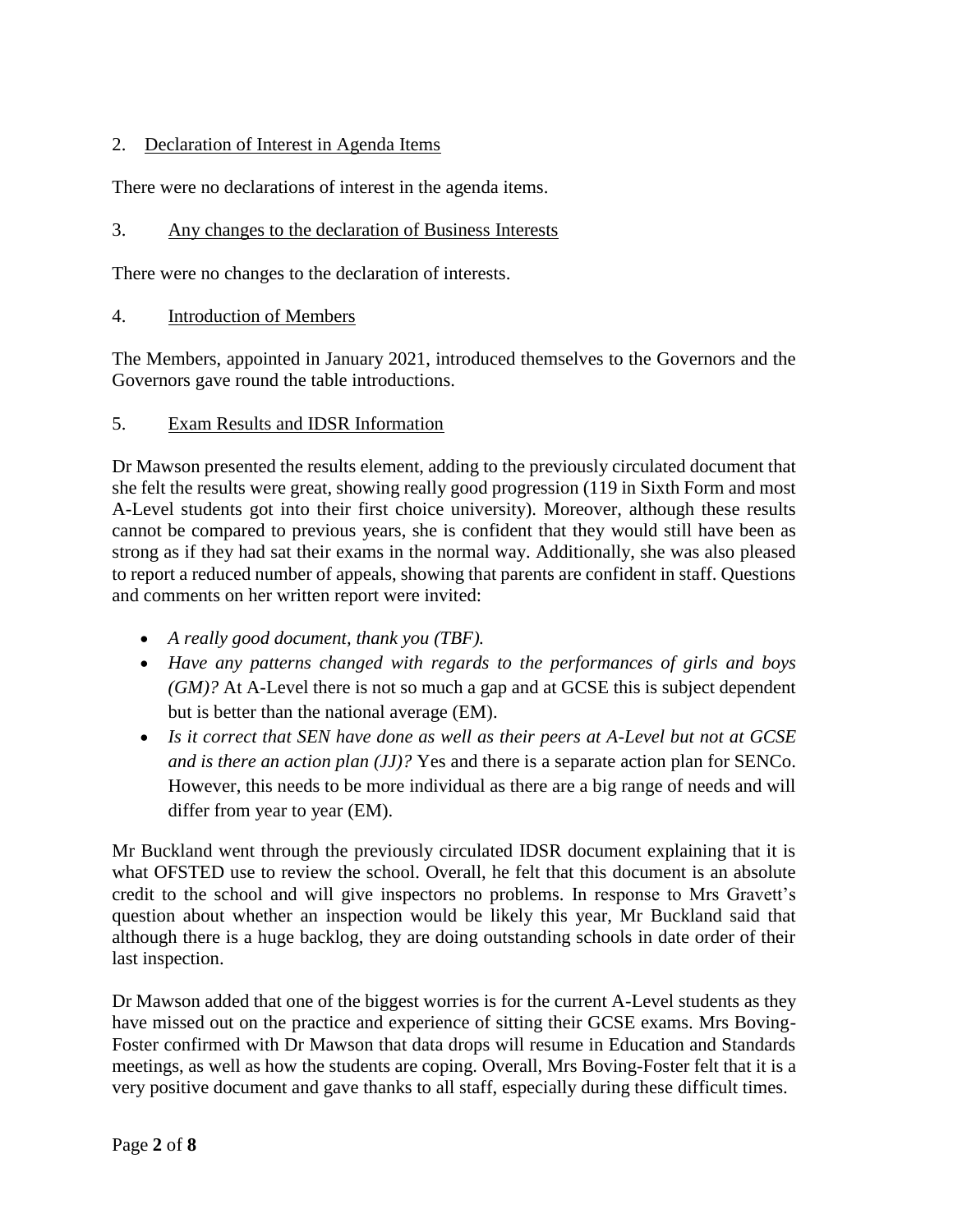## *Mrs Gravett and Ms Venus were thanked for taking the time to attend the first part of this meeting and they left.*

### 6. Minutes of the Governors Meeting Held in July 2021

It was unanimously agreed that the minutes were a true record and Mrs Boving-Foster will sign these.

### 7. Matters Arising

The SIP is further down the agenda and there were no other matters arising.

### 8. Minutes of the Finance and Pay Committee held September 2021

Mrs Rae wished to highlight the following:

- Improved position of the finances with a much better year-end result predicted.
- Ongoing approval of the amounts held in each bank account.
- Work is still ongoing with the Financial Procedures Manual and this will be scheduled for the next Finance meeting in November.

There were no questions or comments.

### *Mrs Rae left during the meeting*

### 9. SEF

Mr Buckland introduced this saying that whilst OFSTED expect there to be a SEF, there is no model format to present this document. He invited any questions or comments:

- *As per the reference on page 4 to the Governors' understanding the 'sequencing and construction priorities' – need more work on this (TBF).* Can do more work on this if Governors feel the need to (PB). **Action point: to add this to the Education and Standards agenda for November.**
- *Should Governors be able to see student names (TBF)?* These will be removed (PB).
- *Feel it covers all the areas that it should and there is a good overlap between this and the SIP and thus, very useful (MW)*
- *Given there are departments under-performing, as identified in Dr Mawson's report, why is this not reflected in the SIP or is this a more general document (TBF)?* This is relative as the departments mentioned are still doing better than the national average. Additionally, it has been two years now without any data which makes it difficult to put any context to it, and also there are many things which departments would have liked to have done but haven't been able to due to Covid. However, next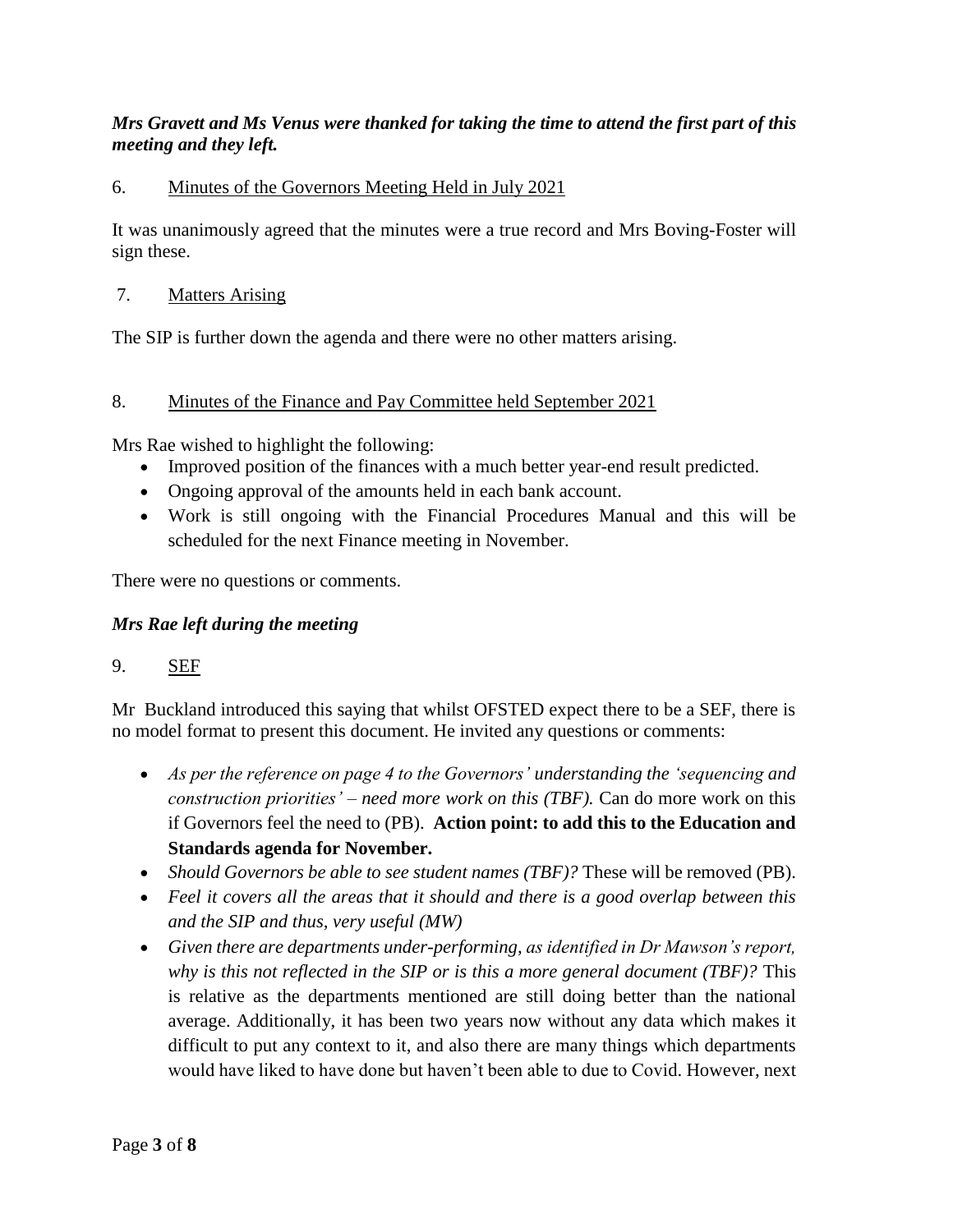year will go through and set new targets for the SIP – they need to get a year in school behind them first (PB).

## *Mr Worrall and Mr Ray left the meeting.*

## 10. SIP

Mr Buckland invited questions and comments to the previously circulated document:

 *How can Governors monitor the progress of this? Although appreciate there is the RAG ratings on each target, something can stay at amber for a long time so how do Governors follow up (TBF)?* Will go back to the process of bringing an updated version to each Full Governors' meeting and Governors can ask questions. Additionally, if Governors want information outside of meetings, they are free to contact the member of SLT leading on the item they wish to query (PB).

### *The clerk left the meeting and the remainder of the meeting was recorded to facilitate the minutes.*

Dr Jenkins presented on the SEND element. It is her intention to send round a survey via Miss McMann. She highlighted that whilst not very Governor needs to be an expert in this area, some knowledge and awareness is needed, especially in making sure that the school is identifying those with needs and taking them into account, including those that move on and off the register. Additionally, a child with a disability (something which has affected them for more than 12 months) should be treated more favourably, as per NASEN advice and the Equalities Act. Mr Worth asked then if a disabled child should be treated more favourably and given an advantage over a child who does not have a disability or are they treated more favourably in order to create a level playing field? Dr Jenkins answered that she would need to look into this. In short, the guidance states that every teacher, leader and Governor is responsible for SEND. Thus, she said that Governors need to:

- Set out the vision and ambitions for the school.
- Think about SEND policies in place and holding the school to account.
- Overseeing financial performance to show how the school gets value for money.

**Action point: Dr Jenkins to send notes and survey Miss McMann to circulate to all Governors to complete and return to Miss McMann. The focus needs to be on what the school does well and what needs to be developed (pages 8-12). This will then be discussed with Mr Munro to devise a Governor action plan by January 2022.**

Mrs Boving-Foster closed this section by asking for Governor support with this, as it is a really good initiative.

**There being no further questions or comments, a vote was taken and it was unanimously agreed to approve the SIP.**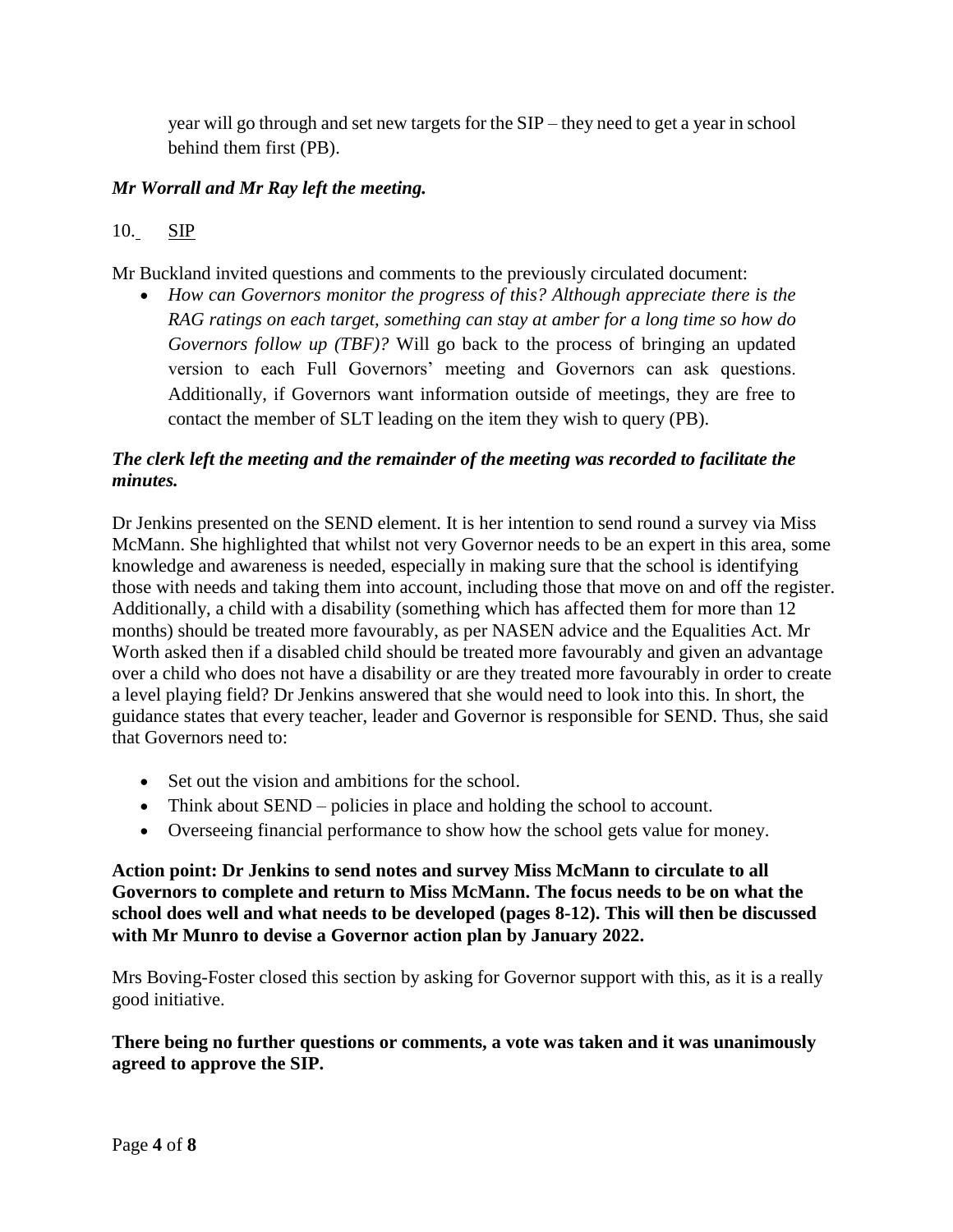## 11. Focus on SIP through scheduled programme of presentations & Focus on Education through presentations from Heads of Departments.

Mrs Boving-Foster led on these items, saying there are two things she would like the Governing Body to do this year in a bid to get back to normal:

- Meeting Plan which has scheduled points for the year linking to the SIP and looking forward
- A program whereby Heads of Department attend Full Governors meetings for half an hour to get a real feel for what is happening in school. It was noted that Mrs Boving-Foster had spoken to Mr Buckland prior to the meeting and he agrees in principle with this.

The discussion lies particularly with the last point as it would require Governors to come in at 4pm for the presentations as it would be the best method for Heads of Departments. **All Governors present agreed with this approach and that they would be willing to commit to this.** 

## 12. Safeguarding

Mr Allen led on this item referencing the Wedge report that was previously circulated to Governors and that it is a moving snapshot. The headlines are that there are:

- 15 students with early help or statutory interventions
- 2 looked after children
- 1 student on long-term illness
- Number of pupil premium / free school meal students has gone down since last year

Mr Allen reported that the big change in numbers are that there are 51 children getting internal pastoral support and this is growing and thus, the two pastoral support officers are at capacity so the school is having to look at reducing the number of pupils they see or cutting back the number appointments / length of appointments. There are a number of children on waiting lists for NHS / CAMHS and they are thus, are reliant on the internal support from school.

Mr Allen also wished to highlight that there will be a long recovery ahead from the impact of Covid but work is being done to show students access points for support. Mr Buckland added his thanks to Mr Martin for all his work over this half-term as there has been huge stress in this area and a huge number of students needing support. Mrs Boving-Foster echoed this and said that she finds the reports and seeing how they progress over time very useful. **Action point: Miss McMann to set up a file on the OneDrive to store the Wedge reports in** one place.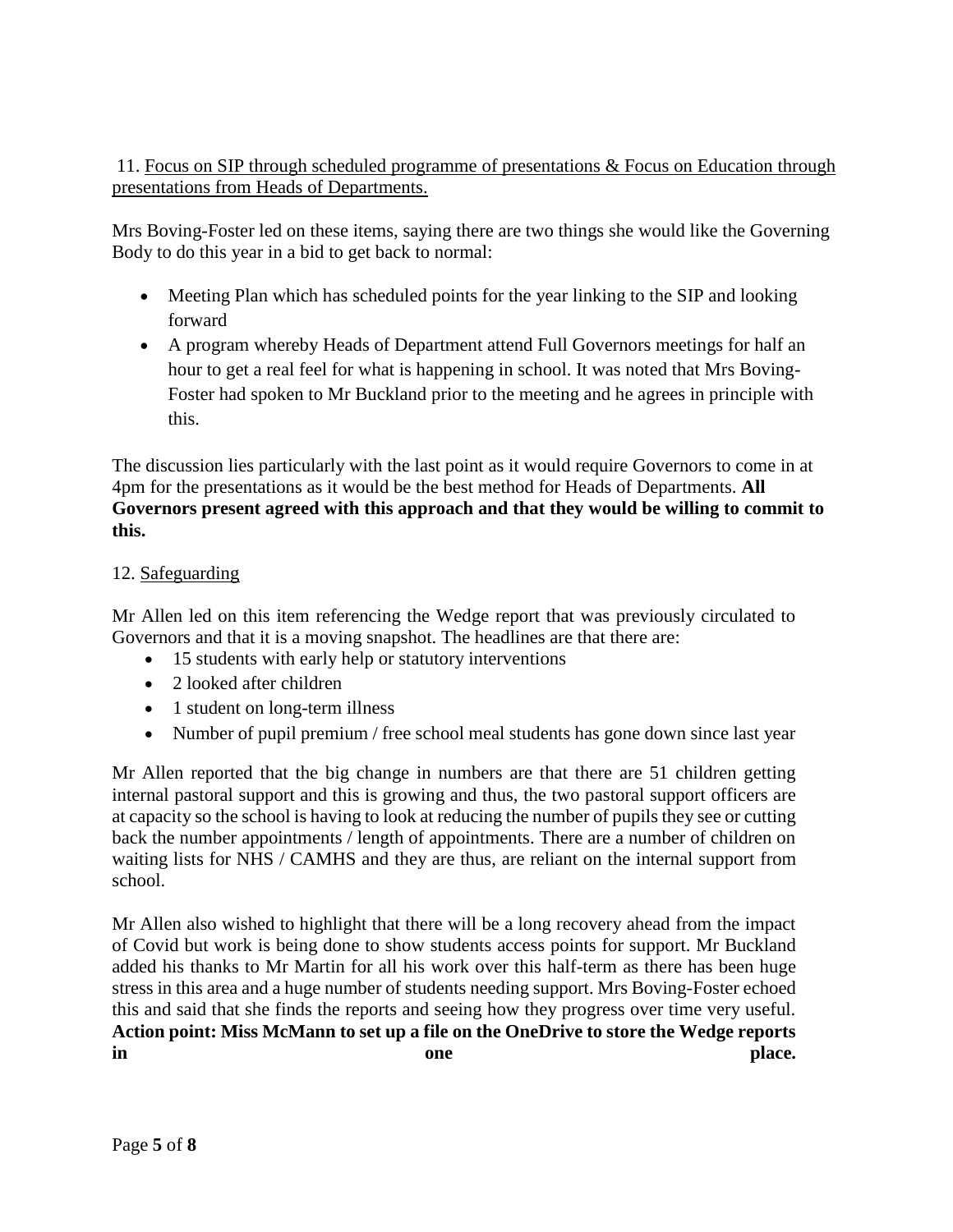### 13. Health and Safety

As link governor for this area, Mr Miller took the lead reporting that as per the circulated minutes there has been a Health and Safety Committee meeting, though he was unable to attend himself. It is standard at these meetings that there is a Covid update and the school is doing well. Other updates included ladder inspections, with any unfit ones being replaced and Mr Miller has asked that accident reporting is discussed at Health and Safety meetings, to ensure that any reportable incidents can be analysed and the school can look for lessons to be learnt from them. Additionally, the Health and Safety policy is in need of updating and work is being done on this. Overall, Mr Miller was pleased to report that things are being raised and discussed and encourages all staff to continue doing this. He finished by saying that work is ongoing for the Health and Safety inspection in May / June 2022.

Mr Worth queried a potential conflict of interest if Mr Miller as a Governor is helping to write / amend the Health and Safety policy when it is his job as a Governor to hold the school to account on such things? Mrs Boving-Foster felt that this was a fair point but as long as Mr Miller maintains an advisory role in this and Mrs Scott produces a new policy then it should be ok. There being no further questions, Mrs Boving-Foster thanked Mr Miller for his time.

#### 14. Governor Matters

Mrs Boving-Foster apologised for the way in which the papers have been drip-fed for this meeting and felt that a better way of getting the material to Governors is needed. In response to a query about there being a drop-box, Mrs Boving-Foster answered that all papers are put onto the OneDrive but have to receive the papers in order for them to be placed on there. Mr Miller suggested that there is a deadline for submission and if it is not met, the item cannot be discussed at the meeting. Mrs Boving-Foster answered that if a more gentle approach does not work in the first instance it could be that there is a cut off date but things do often move and exceptions would have to be made. However, it was established that a lot of Governors are not using the OneDrive, which has been set up for a long-time so there is a quick improvement to be made there.

Mrs Boving-Foster updated the Governors on the progress of appointing a new Governor. A Parentmail has been issued today to see if there is any interest as there has been no success with looking in the wider community.

With regards to the Articles of Association, after a lengthy communication process, the DfE have accepted that the school does not need to update its Funding Agreement. The draft has been submitted and are awaiting the result of this, though there is a long backlog.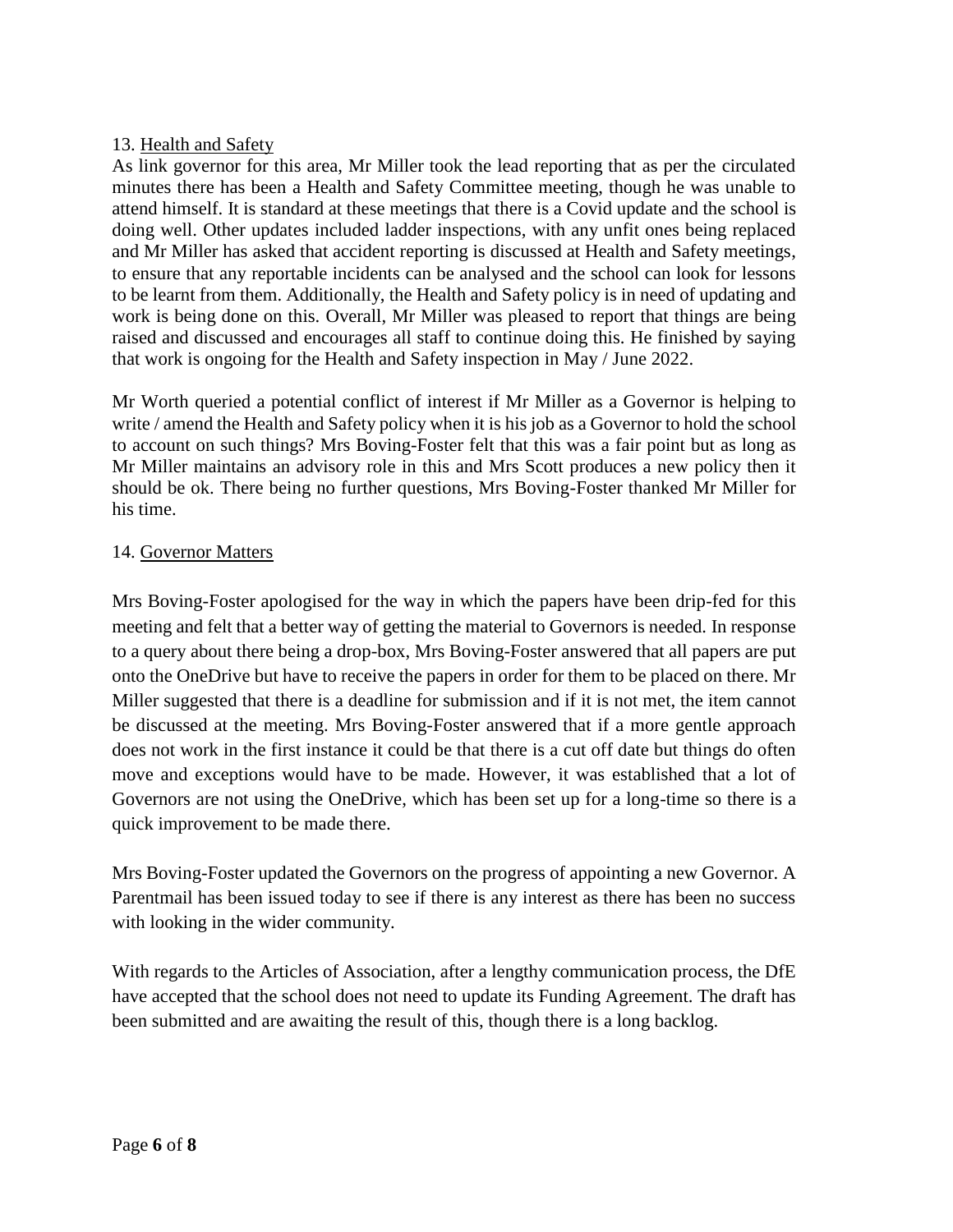Mrs Boving-Foster made Governors aware that the Academies Financial Handbook has been re-named as the Academy Trust Handbook. There have been no major changes but there some things of note:

- It points to the risk of cyber crime (this is in the school SIP).
- There is a push to regularly have the Governing Board externally reviewed. Thus, Mrs Boving-Foster proposed that the Governing Body runs a normal year with the aim of introducing this in the next academic year.
- The Clerk should now be referred to as 'Governance Professional'
- Certain documents should be made available for public inspection (the agenda, minutes and associated papers). **Action point: whilst the minutes are available on the website, need to look further into publishing reports sent to Governors and consider concerns about confidentiality.**

The Governor Information Booklet for 2021/22 has been circulated with the following changes:

- Establishment of a Risk and Audit Committee, which meets separately to the Finance and Pay committee three times per year and Mr Buckland has no voting rights on this committee.
- Mr Miller has agreed to be the reserve on the Appeals Committee due to Mr Shephard leaving.
- Staff Committee has been renamed the Staff and Complaints Committee.

### **A vote was taken and it was unanimously agreed to adopt the Governor Information Booklet for the year 2021/22.**

The Code of Conduct is to be read, signed and returned to Miss McMann. Even though there are no revisions, an agreement to adhere to it is required on an annual basis.

Mrs Boving-Foster said that she was keen to re-start the Governors' Achievement Award. This goes to a student who has overcome adversity. Mr Buckland reported that it has been allocated to someone this year and will follow up as to who this is.

### 15. Notices

There were none.

## 16. Items to be Added to the Next Agenda

- Statutory Accounts
- Financial Procedures Manual